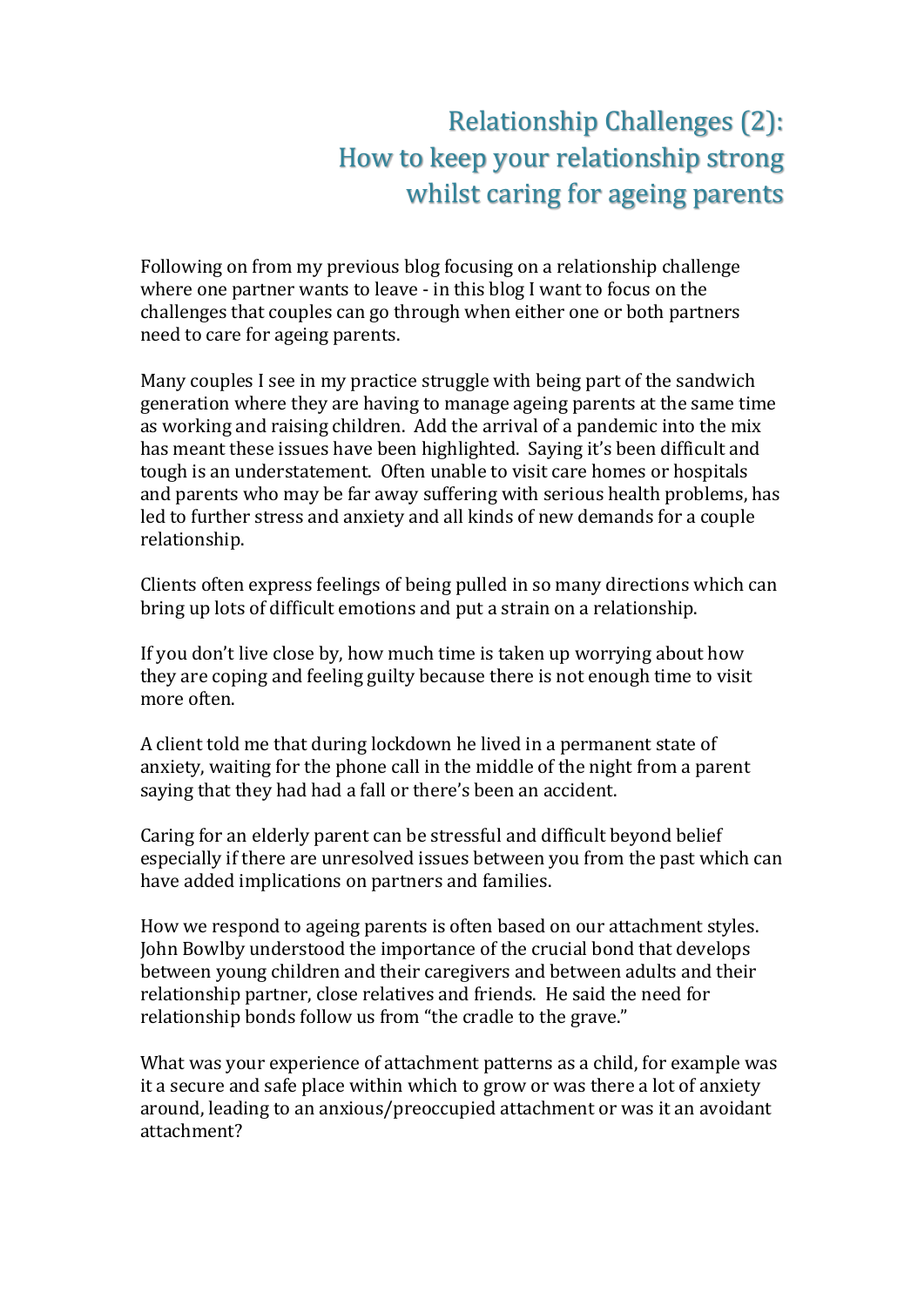Many adult children often grapple with the difficult decision of whether to or how to care for parents who were unsupportive, neglectful and/or abusive. Its' not always easy to find that love and care and be generous when you didn't receive it as a child. Resentments and anger feelings towards parents often show up directed at our partners.

These situations can be very stressful for a couple and often talking through issues from the past with an experienced counsellor can help you arrive at the right decisions for you.

Even if you may have had great parents who spent most of their lives caring for you and now need that extra support, it's not always easy to find that love, care and generosity when there may be so many demands going on for you that another becomes overwhelming. Helping a child through a difficult time at school, dealing with mental health issues, moving house, financial or relationship issues or simply going through the menopause yourself. All these requests on your time take away time from the couple relationship.

So how does a partner give continual support at these crucial times when it feels there is constant competition for attention and care is going elsewhere?

## **Suggestions for keeping a relationship strong whilst caring for ageing parents**

**Making sure your partner is always a priority.** Don't bottle things up and feel you should cope on your own. When stressed there is a tendency to think we have no time to talk about our feelings and we tend to bottle things up and then it only needs a little something that results in a blow-up. Make time to regularly check in with your partner. Don't give up on keeping your relationship top priority. Often partners can feel they are completely overlooked at this time as all the energy and life that was the marriage now goes elsewhere.

## **No topic is off limits – you are a team**

It's important we feel supported by our partners during these crucial times in a relationship. It's important to feel it's a safe place to talk about anything with your partner and trust each other. Just feeling you have that space to talk about how you feel, without feeling judged or needing a partner to problem solve. If you are being talked to make sure you are really listening so your partner feels that you are there for them. The marriage can get into trouble when both parties aren't on the same page.

## Don't be afraid to ask for help

make sure you give yourself time to find out all the help there is out there from your GP, social services, carers associations and occupational therapists. You may need your partners help with this.